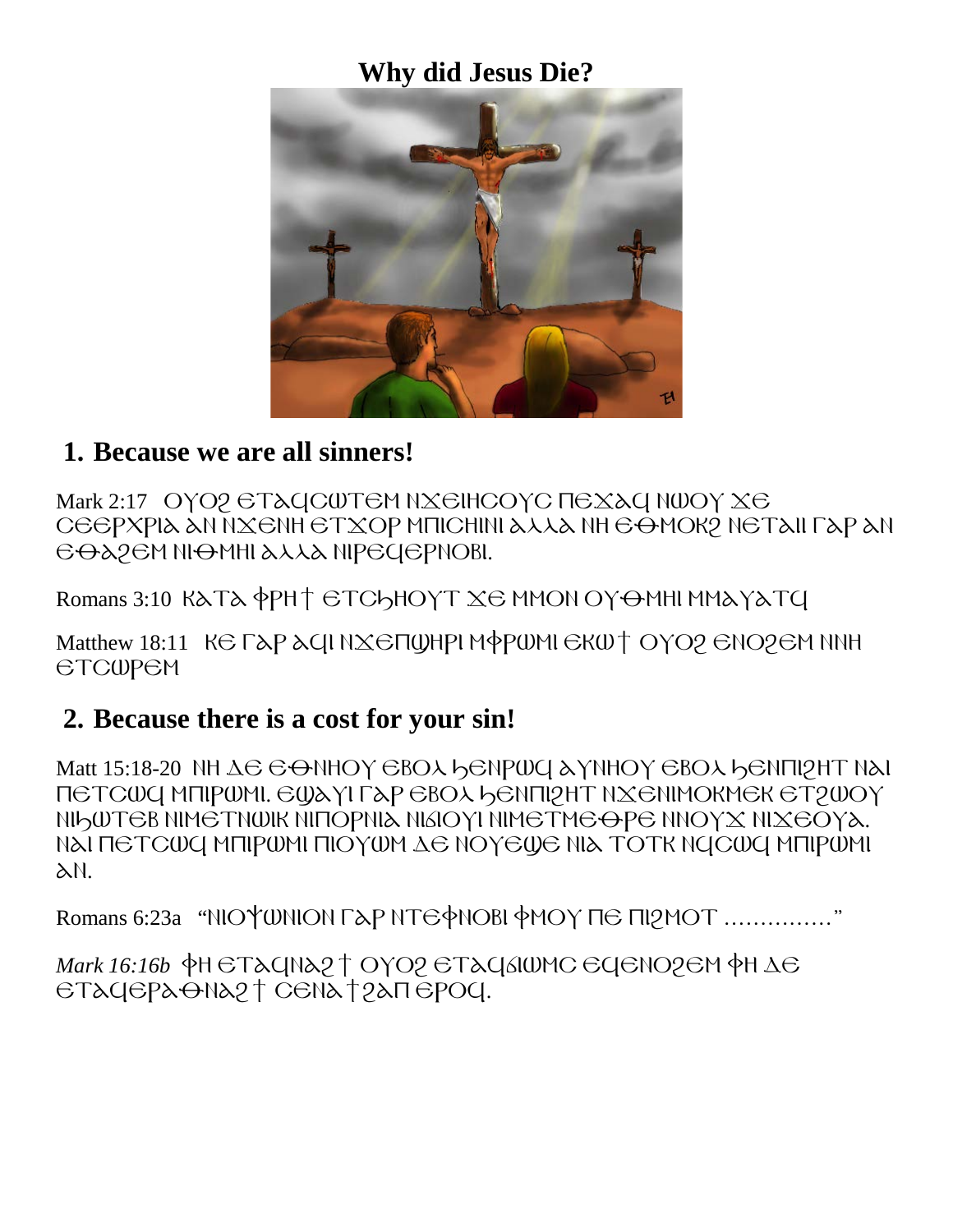

**There is a cost for your sin!**

# **3. Because Jesus died and paid for our sins on the cross!**

Matthew 1:21 <del>CCCMICLAC NOYUHPLCKCMOY<sup>†</sup> CHCCPAN XC IHCOYC</del> NOO TAP CONANO? EM MTECHAOC EBOA HENNOYNOBI.

Romans 5:8 ϤΤλΡΟ ΔΕΝΤΕΟΛΑΠΗ ΕΛΟΥΝ ΕΡΟΝ ΝΧΕΦΝΟΥΤ ΧΕ ΕΤΙ  $ENOI$  NPECIEPNOBI ΠΧΡΙΟΤΟΣ ΣΟΜΟΥ Ε2ΡΗΙ ΕΧΦΝ.

John 3:16 ΠλΙΡΗ ΓΑΡ ΑΦΝΟΥ ΤΜΕΝΡΕ ΠΙΚΟΟΜΟΟ 2WCTE ΠΕΟΟΥΗΡΙ MMAYATU NTEUTHIU 2INA OYON NIBEN EONA? † EPOU NTECUUTEMTAKO AAAA NTECIAI NOYUNIA NENE2.

Matthew 18:11 KG Γ AP ACLINX G Π UHPI M ΦΡ UMI G K U T O YO? GNO? GM NNH *<del>CTCWPCM</del>* 

#### **4. Salvation is a free gift, not by good works. You must take God's word for it, and trust Jesus alone!**

Acts 4:12 OYO? MMON KEOYAI EPE ΦΝΟ? ΕΜ ΦΟΠ ΝΗ ΤΟ ΟΥΔΕ ΜΜΟΝ KEPAN CATECHT NTO EAYTHIC NNIPUMI OH ETE2UT NTO YNO2EM NHTU.

Ephesians 2:8-9 bGN OY2MOT Γ ΆΡ ΑΤΕ ΤΕΝΝΟΡΕΜ ΕΒΟΛ 2ΙΤΕΝ ΟΥΝΑΡΤ ΟΥΟ ΦΑΙΝΟΥΘΒΟΛ ΜΜΦΤΘΝ ΑΝ ΠΕ ΠΙΤΑΙΟ ΦΑ ΦΝΟΥΤ ΠΕ ΝΕ ΕΒΟΛ ϧϴΝϨϪΝϨΒΗΟΥΙ ϪΝ ϨΙΝϪ ΝΤΘϢΤϴΜ ΟΥϪΙ ϢΟΥϢΟΥ ΜΜΟϤ.

Titus 3:5 NE EBOA HENNEN? BHOYI AN ETANAITOY HENOYME OMHI AAAA KATA ΠΕΥΝΑΙ ΑΥΝΑ?ΜΕΝ ΕΒΟΛ 2ΙΤΕΝ ΠΙΧΦΚΕΜ ΝΤΕΠΙΟΥΑ?ΕΜΜΙΟΙ ΝΕΜ ΠΙΟΥΆΡΕΜΒΕΡΙ.